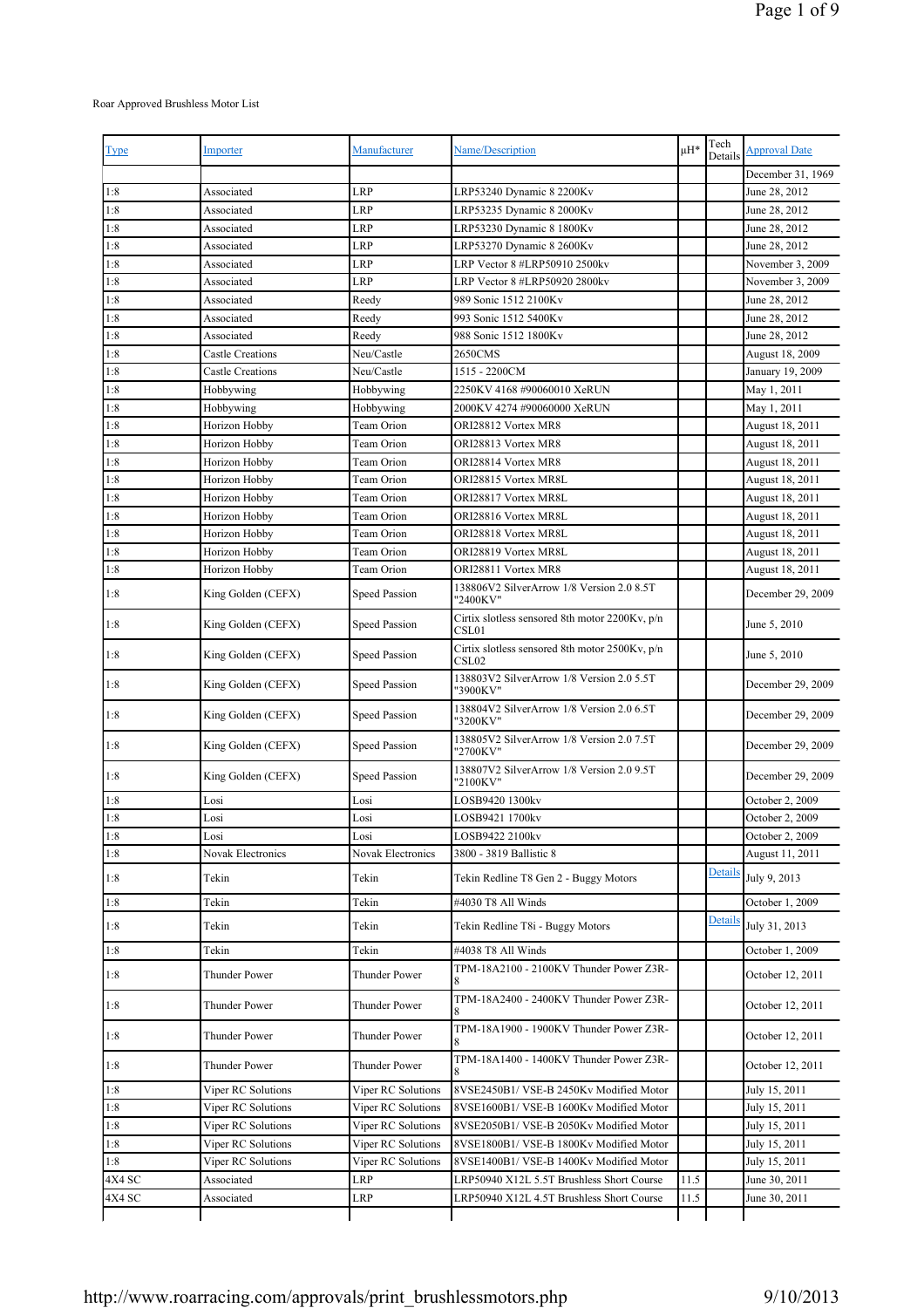| 4X4 SC               | Associated                            | LRP                              | LRP50940 X12L 5.0T Brushless Short Course                        | 11.5 |         | June 30, 2011      |
|----------------------|---------------------------------------|----------------------------------|------------------------------------------------------------------|------|---------|--------------------|
| 4X4 SC               | Associated                            | Reedy                            | 969 Sonic 550 4.5T                                               |      |         | December 31, 2011  |
| 4X4 SC               | Associated                            | Reedy                            | 971 Sonic 550 5.5T                                               |      |         | December 31, 2011  |
| 4X4 SC               | Associated                            | Reedy                            | 970 Sonic 550 5.0T                                               |      |         | December 31, 2011  |
| 4X4 SC               | Associated                            | Reedy                            | 968 Sonic 550 4.0T                                               |      |         | December 31, 2011  |
| 4X4 SC               | Horizon Hobby                         | Team Orion                       | ORI28241 4.5 Vortex VST SC 550 Pro                               |      |         | November 1, 2011   |
| 4X4 SC               | Horizon Hobby                         | Team Orion                       | ORI28240 4.0 Vortex VST SC 550 Pro                               |      |         | November 1, 2011   |
| 4X4 SC               | Horizon Hobby                         | Team Orion                       | ORI28242 5.0 Vortex VST SC 550 Pro                               |      |         | November 1, 2011   |
| 4X4 SC               | Novak Electronics                     | Novak Electronics                | NOV3507/Ballistic 550 7.5T Brushless Modified<br>Racing Motor    | 19.0 |         | July 25, 2011      |
| 4X4 SC               | Novak Electronics                     | <b>Novak Electronics</b>         | NOV3506/Ballistic 550 6.5T Brushless Modified<br>Racing Motor    | 19.0 |         | July 25, 2011      |
| 4X4 SC               | Novak Electronics                     | Novak Electronics                | NOV3505/Ballistic 550 5.5T Brushless Modified<br>Racing Motor    | 19.0 |         | July 25, 2011      |
| 4X4 SC               | Novak Electronics                     | Novak Electronics                | NOV3504/Ballistic 550 4.5T Brushless Modified<br>Racing Motor    | 19.0 |         | July 25, 2011      |
| 4X4 SC               | Team ICON Racing                      | Team ICON Racing                 | 44540 4.0T 550 Brushless Modified Racing<br>motor                | 19.0 |         | June 30, 2011      |
| 4X4 SC               | Team ICON Racing                      | Team ICON Racing                 | 44540 4.5T 550 Brushless Modified Racing<br>motor                | 19.0 |         | June 30, 2011      |
| 4X4 SC               | Tekin                                 | Tekin                            | TT2502 Redline Pro4 3200 kv                                      |      |         | July 22, 2011      |
| 4X4 SC               | Tekin                                 | Tekin                            | TT2245/ SC4X 7.5T Brushless Modified Racing<br>Motor             | 19.0 |         | July 25, 2011      |
| 4X4 SC               | Tekin                                 | Tekin                            | TT2243/ SC4X 5.5T Brushless Modified Racing<br>Motor             | 19.0 |         | July 25, 2011      |
| 4X4 SC               | Tekin                                 | Tekin                            | TT2244/ SC4X 6.5T Brushless Modified Racing<br>Motor             | 19.0 |         | July 25, 2011      |
| 4X4 SC               | Tekin                                 | Tekin                            | TT2242/ SC4X 4.5T Brushless Modified Racing<br>Motor             | 19.0 |         | July 25, 2011      |
| 4X4 SC               | Tekin                                 | Tekin                            | TT2500 Redline Pro 4 4600 kv                                     |      |         | July 22, 2011      |
| 4X4 SC               | Tekin                                 | Tekin                            | TT2501 Redline Pro4 4000 kv                                      |      |         | July 22, 2011      |
| 4X4 SC               | Thunder Power                         | Thunder Power                    | TPM-550A040 Z3R 4X 550 4.0T                                      |      |         | January 6, 2012    |
| 4X4 SC               | Thunder Power                         | Thunder Power                    | TPM-550A045 Z3R 4X 550 4.5T                                      |      |         | January 6, 2012    |
| 4X4 SC               | Thunder Power                         | Thunder Power                    | TPM-550A055 Z3R 4X 550 5.5T                                      |      |         | January 6, 2012    |
| 4X4 SC               | Thunder Power                         | Thunder Power                    | TPM-550A050 Z3R 4X 550 5.0T                                      |      |         | January 6, 2012    |
| 4X4 SC               | Viper RC Solutions                    | Viper RC Solutions               | 8VST055SLX1/ VST-XL 5.5T Brushless<br>Modified Short Course      | 11.5 |         | July 15, 2011      |
| 4X4 SC               | Viper RC Solutions                    | Viper RC Solutions               | 8VST045LX1/ VST-XL 4.5T Brushless<br>Modified Short Course       | 11.5 |         | July 15, 2011      |
| 4X4 SC               | Viper RC Solutions                    | Viper RC Solutions               | 8VST050L01 VST 5.0T                                              |      |         | February 7, 2012   |
| 4X4 SC               | Viper RC Solutions                    | Viper RC Solutions               | 8VST060L01 VST 6.0T                                              |      |         | February 7, 2012   |
| Modified             | Aero-Model                            | Hacker                           | Skalar10-75Turns Skalar 10 7.5T                                  |      |         | May 4, 2012        |
| Modified             | Aero-Model                            | Hacker                           | Skalar10-65Turns Skalar 10 6.5T                                  |      |         | May 4, 2012        |
| Modified             | Aero-Model                            | Hacker                           | Skalar10-85Turns Skalar 10 8.5T                                  |      |         | May 4, 2012        |
| Modified             | Aero-Model                            | Hacker                           | Skalar10-95Turns Skalar 10 9.5T                                  |      |         | May 4, 2012        |
| Modified             | Aero-Model                            | Hacker                           | Skalar10-105Turns Skalar 10 10.5T                                |      |         | May 4, 2012        |
| Modified             | Aero-Model                            | Hacker                           | Skalar10-55Turns Skalar 10 5.5T                                  |      |         | May 4, 2012        |
| Modified             | Aero-Model                            | Hacker                           | Skalar10-45Turns Skalar 10 4.5T                                  |      |         | May 4, 2012        |
| Modified             | Aero-Model                            | Hacker                           | Skalar10-35Turns Skalar 10 3.5T                                  |      |         | May 4, 2012        |
| Modified             | Associated                            | LRP                              | LRP50684 X20 5.5T                                                |      |         | February 20, 2012  |
| Modified             | Associated                            | LRP                              | LRP50644 X20 9.5T                                                |      |         | February 20, 2012  |
| Modified             | Associated                            | LRP                              | LRPO50664 X20 7.5T                                               |      |         | February 20, 2012  |
| Modified             | Associated                            | <b>LRP</b>                       | X20 4.5T                                                         |      |         | February 20, 2012  |
| Modified             | Associated                            | LRP                              | LRP50869 X20 5.0T                                                |      |         | February 20, 2012  |
| Modified             | Associated                            | LRP                              | LRP50643 X20 10.5T                                               |      |         | February 20, 2012  |
| Modified             | Associated                            | LRP                              | LRP50654 X20 7.5T                                                |      |         | February 20, 2012  |
| Modified             | Associated                            | LRP                              | LRP 50674 X20 6.5T                                               |      |         | February 20, 2012  |
| Modified             | Associated                            | LRP                              | LRP50704 X20 4.0T                                                |      |         | February 20, 2012  |
| Modified             | Associated                            | LRP                              | Vector X11 Brushless w/bonded or sintered<br>rotor               |      |         | July 1, 2007       |
|                      |                                       |                                  | Vector X12 Brushless (any wind)                                  |      |         |                    |
| Modified             | Associated                            | LRP                              |                                                                  |      |         | March 11, 2009     |
| Modified             | Associated                            | LRP                              | Brushless N.E.O. 1 gray can, black end caps,<br>VTEC             |      |         | September 19, 2005 |
| Modified<br>Modified | Associated<br><b>Castle Creations</b> | Reedy<br><b>Castle Creations</b> | Reedy Sonic 540 Mach 2 -# 235 through #246<br>060-0021-00 3600KV |      | Details | February 8, 2013   |
|                      |                                       |                                  |                                                                  |      |         | October 14, 2010   |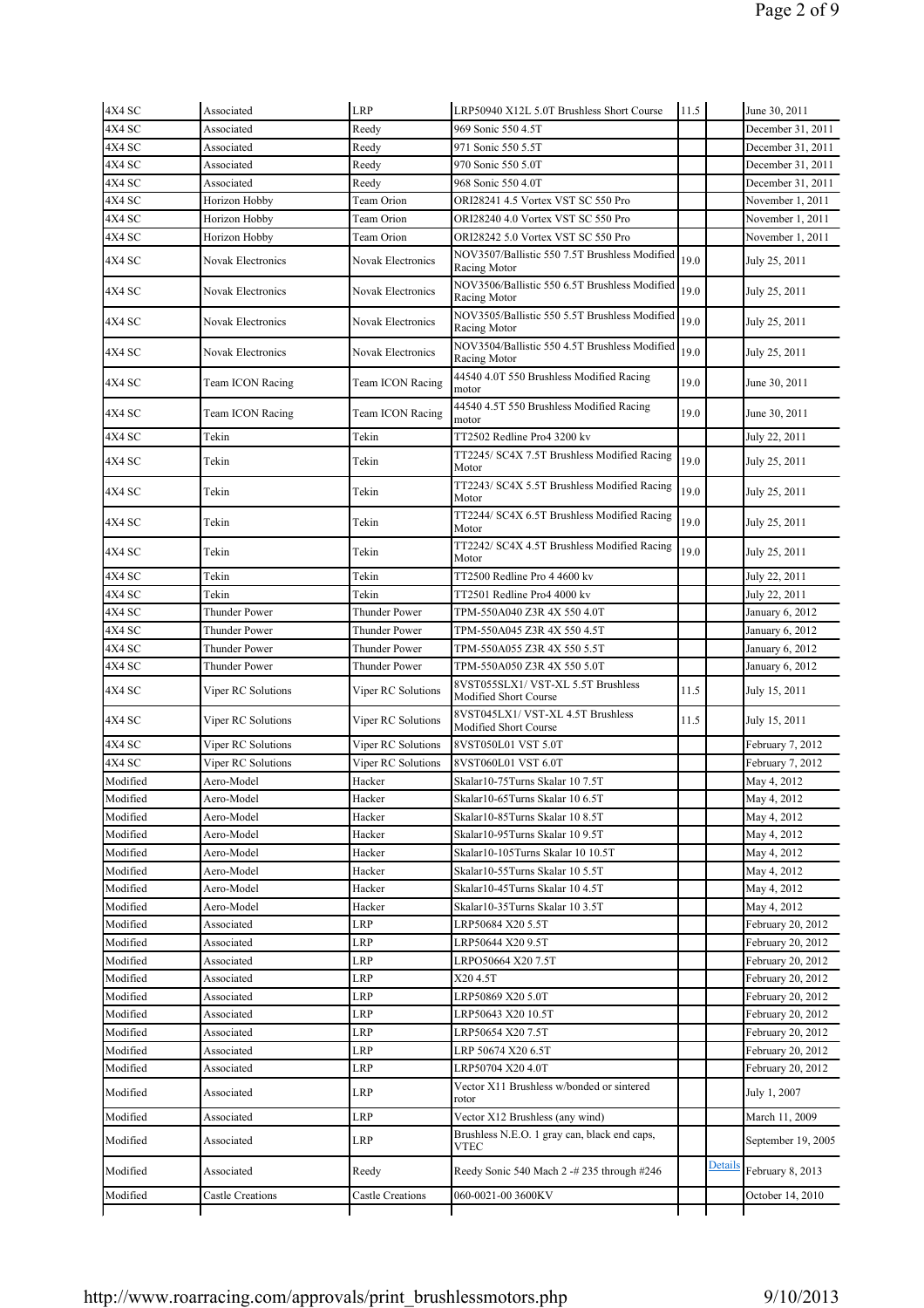| <b>Castle Creations</b><br><b>Castle Creations</b><br><b>Castle Creations</b><br>Checkpoint/Hobbico<br>Hacker Brushless USA<br>Horizon Hobby<br>Horizon Hobby<br>Horizon Hobby<br>Horizon Hobby<br>Horizon Hobby | <b>Castle Creations</b><br><b>Castle Creations</b><br><b>Castle Creations</b><br>Checkpoint/Hobbico<br>Hacker<br>TrakPower<br>Dynamite<br>Dynamite<br>Dynamite | CM36S/5700CMS<br>CM36S/6900CMS<br>CM36S/7700CMS<br>'ALL IN' TCPCXX (XX refers to wind)<br>E40 (any wind)<br>TrakPower MS Series<br>DYNP100 Quantex 8.5T | Details        | January 19, 2009<br>January 19, 2009<br>January 19, 2009<br>July 14, 2008<br>February 25, 2008 |
|------------------------------------------------------------------------------------------------------------------------------------------------------------------------------------------------------------------|----------------------------------------------------------------------------------------------------------------------------------------------------------------|---------------------------------------------------------------------------------------------------------------------------------------------------------|----------------|------------------------------------------------------------------------------------------------|
|                                                                                                                                                                                                                  |                                                                                                                                                                |                                                                                                                                                         |                |                                                                                                |
|                                                                                                                                                                                                                  |                                                                                                                                                                |                                                                                                                                                         |                |                                                                                                |
|                                                                                                                                                                                                                  |                                                                                                                                                                |                                                                                                                                                         |                |                                                                                                |
|                                                                                                                                                                                                                  |                                                                                                                                                                |                                                                                                                                                         |                |                                                                                                |
|                                                                                                                                                                                                                  |                                                                                                                                                                |                                                                                                                                                         |                |                                                                                                |
|                                                                                                                                                                                                                  |                                                                                                                                                                |                                                                                                                                                         |                | April 1, 2013                                                                                  |
|                                                                                                                                                                                                                  |                                                                                                                                                                |                                                                                                                                                         |                | February 10, 2012                                                                              |
|                                                                                                                                                                                                                  |                                                                                                                                                                | DYNP1007 Quantex 7.5T                                                                                                                                   |                | February 10, 2012                                                                              |
|                                                                                                                                                                                                                  |                                                                                                                                                                | DYNP1006 Quantex 6.5T                                                                                                                                   |                | February 10, 2012                                                                              |
|                                                                                                                                                                                                                  | Dynamite                                                                                                                                                       | Dynamite Platinum Sensored . P/N<br>DYNP1003,4,5,6,7,8 with3.5T through 8.5T                                                                            | Detail:        | February 27, 2013                                                                              |
|                                                                                                                                                                                                                  | Dynamite                                                                                                                                                       | DYNP1005 Quantex 5.5T                                                                                                                                   |                | February 10, 2012                                                                              |
| Horizon Hobby                                                                                                                                                                                                    | Team Orion                                                                                                                                                     | ORI28228 8.5 T Vortex VST Pro Modified                                                                                                                  |                | July 29, 2011                                                                                  |
| Horizon Hobby                                                                                                                                                                                                    | Team Orion                                                                                                                                                     | ORI28220 2.5T Vortex VST Pro Modified                                                                                                                   |                | July 29, 2011                                                                                  |
| Horizon Hobby                                                                                                                                                                                                    | Team Orion                                                                                                                                                     | ORI28227 7.5 T Vortex VST Pro Modified                                                                                                                  |                | July 29, 2011                                                                                  |
| Horizon Hobby                                                                                                                                                                                                    | Team Orion                                                                                                                                                     | ORI28226 6.5 T Vortex VST Pro Modified                                                                                                                  |                | July 29, 2011                                                                                  |
| Horizon Hobby                                                                                                                                                                                                    | Team Orion                                                                                                                                                     | ORI28229 9.5 T Vortex VST Pro Modified                                                                                                                  |                | July 29, 2011                                                                                  |
| Horizon Hobby                                                                                                                                                                                                    | Team Orion                                                                                                                                                     | ORI28224 4.5 T Vortex VST Pro Modified                                                                                                                  |                | July 29, 2011                                                                                  |
| Horizon Hobby                                                                                                                                                                                                    | Team Orion                                                                                                                                                     | ORI28223 4.0 T Vortex VST Pro Modified                                                                                                                  |                | July 29, 2011                                                                                  |
| Horizon Hobby                                                                                                                                                                                                    | Team Orion                                                                                                                                                     | ORI28222 3.5 T Vortex VST Pro Modified                                                                                                                  |                | July 29, 2011                                                                                  |
| Horizon Hobby                                                                                                                                                                                                    | Team Orion                                                                                                                                                     | ORI28225 5.5 T Vortex VST Pro Modified                                                                                                                  |                | July 29, 2011                                                                                  |
| Horizon Hobby                                                                                                                                                                                                    | Team Orion                                                                                                                                                     | ORI28221 3.0 T Vortex VST Pro Modified                                                                                                                  |                | July 29, 2011                                                                                  |
|                                                                                                                                                                                                                  | Savox                                                                                                                                                          | Savox SX-1 Stock Spec BLH 3650-0024,<br>25,26,27 28 and BLH 3650-0012                                                                                   | Details        | April 13, 2013                                                                                 |
|                                                                                                                                                                                                                  | Losi                                                                                                                                                           | Losi Xcelorin LOSB9404 (10.5T) and<br>LOSBxxxx                                                                                                          |                | May 14, 2008                                                                                   |
| Murfdogg Racing                                                                                                                                                                                                  | Synergy                                                                                                                                                        | PN SXXX (denotes wind)                                                                                                                                  |                | September 27, 2010                                                                             |
|                                                                                                                                                                                                                  | Novak                                                                                                                                                          | Novak Vulcan Series #3656                                                                                                                               | <b>Details</b> | July 23, 2013                                                                                  |
|                                                                                                                                                                                                                  | Novak                                                                                                                                                          | Ballistic 3608                                                                                                                                          |                | April 15, 2009                                                                                 |
|                                                                                                                                                                                                                  | Novak                                                                                                                                                          | Ballistic 3603                                                                                                                                          |                | April 15, 2009                                                                                 |
|                                                                                                                                                                                                                  | Novak                                                                                                                                                          | 3410SS 10.5 Pro                                                                                                                                         |                | February 5, 2008                                                                               |
|                                                                                                                                                                                                                  | Novak                                                                                                                                                          | Ballistic 3610                                                                                                                                          |                | July 16, 2009                                                                                  |
|                                                                                                                                                                                                                  | Novak                                                                                                                                                          | Ballistic 3605                                                                                                                                          |                | April 15, 2009                                                                                 |
|                                                                                                                                                                                                                  | Novak                                                                                                                                                          | 1050 Teardown, bare A1 can ends, purple band                                                                                                            |                | March 28, 2005                                                                                 |
|                                                                                                                                                                                                                  | Novak                                                                                                                                                          | Velociti bare A1 can ends, purple bands                                                                                                                 |                | September 19, 2005                                                                             |
|                                                                                                                                                                                                                  | Orion                                                                                                                                                          | Vortex 2008 Stock 10.5 P/N ORI28140                                                                                                                     |                | May 18, 2008                                                                                   |
|                                                                                                                                                                                                                  | Orion                                                                                                                                                          | Vortex Brushless 128XX w/sintered rotor (XX<br>refers to wind)                                                                                          |                | July 1, 2007                                                                                   |
|                                                                                                                                                                                                                  | Orion                                                                                                                                                          | Vortex 2008 Race X.XT ORI28128 (4.0T),<br>ORI28129 (4.5T) and other winds                                                                               |                | May 17, 2008                                                                                   |
| Rocket RC Speed Shop                                                                                                                                                                                             | RC Explorer                                                                                                                                                    | Team Powers TP-BLM-0XX100(XX=wind)<br>with 12.4 or 12.5 rotor                                                                                           |                | August 6, 2010                                                                                 |
| Schumacher USA                                                                                                                                                                                                   | Speed Passion                                                                                                                                                  | SP Competition 2.0 with 13.0 rotor P/N RA<br>13825 (w/o fan)                                                                                            |                | May 14, 2008                                                                                   |
| Schumacher USA                                                                                                                                                                                                   | <b>Speed Passion</b>                                                                                                                                           | Speed Passion Competition V3 SP 138105V3<br>10.5T                                                                                                       |                | August 10, 2009                                                                                |
| Schumacher USA                                                                                                                                                                                                   | <b>Speed Passion</b>                                                                                                                                           | SP Competition 2.0 with 12.0 rotor P/N RB<br>13845 (w/fan)                                                                                              |                | May 14, 2008                                                                                   |
| Schumacher USA                                                                                                                                                                                                   | <b>Speed Passion</b>                                                                                                                                           | Speed Passion Competition Series 13835 (any<br>wind)                                                                                                    |                | February 25, 2008                                                                              |
| Schumacher USA                                                                                                                                                                                                   | <b>Speed Passion</b>                                                                                                                                           | SP Competition 2.0 P/N 13825 & 13835 (all<br>winds/rotors listed below)                                                                                 |                | May 14, 2008                                                                                   |
| Schumacher USA                                                                                                                                                                                                   | <b>Speed Passion</b>                                                                                                                                           | Speed Passion Competition V3 SP138xxV3<br>$(xx=wind)$                                                                                                   |                | August 10, 2009                                                                                |
| Schumacher USA                                                                                                                                                                                                   | <b>Speed Passion</b>                                                                                                                                           | SP Competition 2.0 with 13.0 rotor P/N RB<br>13835 (w/fan)                                                                                              |                | May 14, 2008                                                                                   |
| Schumacher USA                                                                                                                                                                                                   | <b>Speed Passion</b>                                                                                                                                           | SP Competition 2.0 with 12.0 rotor P/N<br>RB13835-ER2 (w/fan)                                                                                           |                | May 14, 2008                                                                                   |
| Schumacher USA                                                                                                                                                                                                   | <b>Speed Passion</b>                                                                                                                                           | SP Competition 2.0 with 12.5 rotor P/N 13835-<br>ER1 (w/fan)                                                                                            |                | May 14, 2008                                                                                   |
|                                                                                                                                                                                                                  | ORCA                                                                                                                                                           | OBM0135S 13.5                                                                                                                                           |                | April 22, 2009                                                                                 |
| Sitl Holdings Inc.                                                                                                                                                                                               | <b>Speed Passion</b>                                                                                                                                           | SP Competition V3.0 1 cell p/n 3.5T 1C35V3,<br>4,5T 1C45V3, 5.5T 1C55V3, 7.5T 1C75V3                                                                    |                | November 27, 2010                                                                              |
|                                                                                                                                                                                                                  | Speed Passion USA                                                                                                                                              |                                                                                                                                                         |                | Speedzone                                                                                      |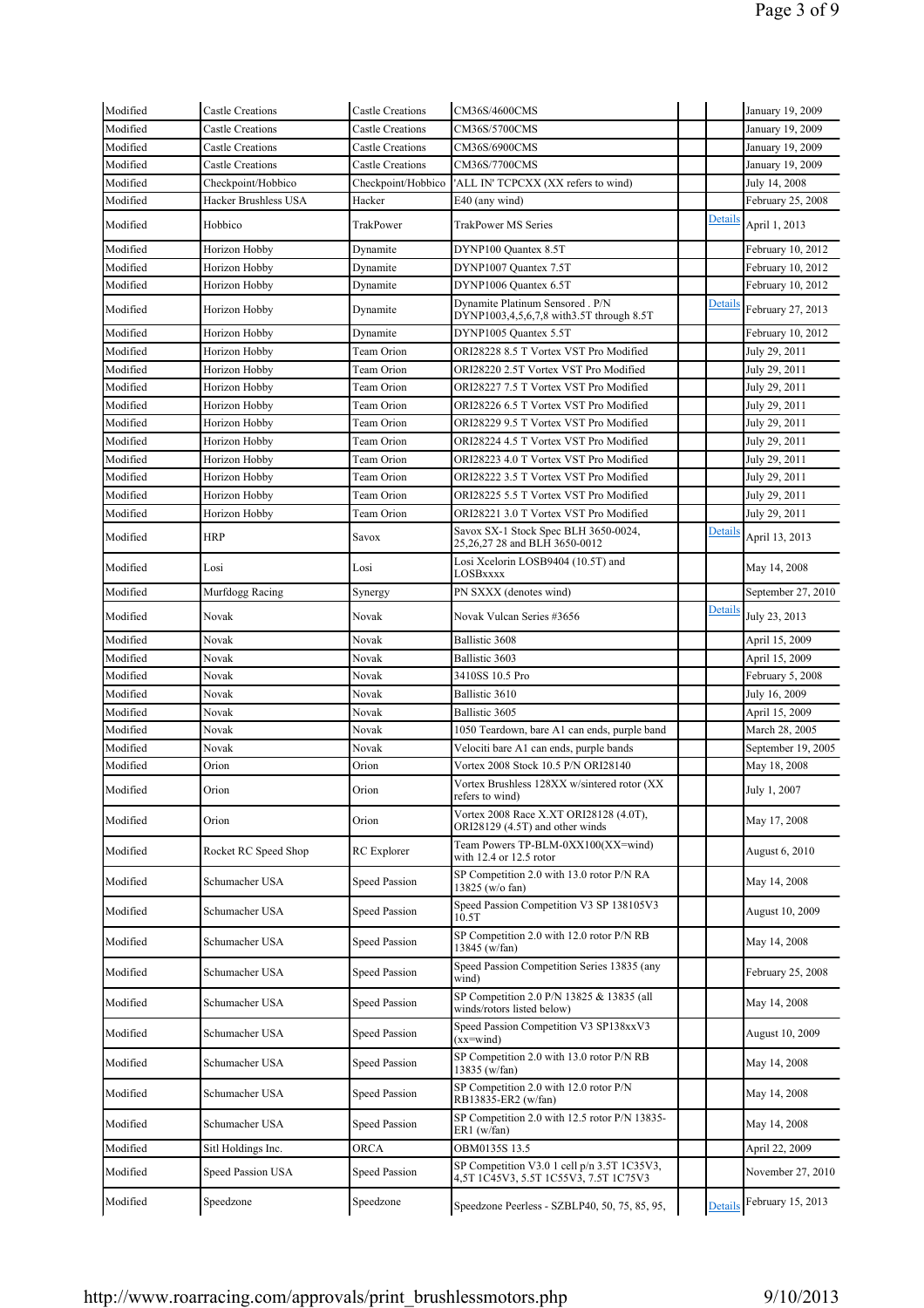|                      |                                           |                      | 105                                                                                               |      |                    |
|----------------------|-------------------------------------------|----------------------|---------------------------------------------------------------------------------------------------|------|--------------------|
| Modified             | Team Epic                                 | Team Epic            | TEP1097 Trinity D3.5 6.5T                                                                         |      | July 17, 2012      |
| Modified             | Team Epic                                 | Team Epic            | TEP 1090 Trinity D3.5 2.5T                                                                        |      | July 17, 2012      |
| Modified             | Team Epic                                 | Team Epic            | TEP1091 Trinity D3.5 3.0T                                                                         |      | July 17, 2012      |
| Modified             | Team Epic                                 | Team Epic            | TEP1092 Trinity D3.5 3.5T                                                                         |      | July 17, 2012      |
| Modified             | Team Epic                                 | Team Epic            | TEP1095 Trinity D3.5 5.0T                                                                         |      | July 17, 2012      |
| Modified             | Team Epic                                 | Team Epic            | TEP1099 Trinity D3.5 8.5T                                                                         |      | July 17, 2012      |
| Modified             | Team Epic                                 | Team Epic            | TEP1096 Trinity D3.5 5.5T                                                                         |      | July 17, 2012      |
| Modified             | Team Epic                                 | Team Epic            | TEP1094 Trinity D3.5 4.5T                                                                         |      | July 17, 2012      |
| Modified             | Team Epic                                 | Team Epic            | TEP1098 Trinity D3.5 7.5T                                                                         |      | July 17, 2012      |
| Modified             | Team Epic                                 | Team Epic            | TEP1093 Trinity D3.5 4.0T                                                                         |      | July 17, 2012      |
| Modified             | Team Epic/Trinity                         | Team Epic            | Nemesis Pro Modified All Winds #TRI105xx<br>(xx refers to wind)                                   |      | December 11, 2009  |
| Modified             | Team Epic/Trinity                         | Team Epic            | Team Epic/Trinity Nemesis 10.5T #TRI10558                                                         | 11.5 | November 24, 2009  |
| Modified             | Team Epic/Trinity                         | Team Epic            | DUO 2 10.5 TEP 1000                                                                               |      | June 25, 2009      |
| Modified             | Team Epic/Trinity                         | Team Epic            | Trinity D3<br>TEP1061,1062,1063,1064,1065,1066,1067,1068                                          |      | October 5, 2010    |
| Modified             | Team Epic/Trinity                         | Trinity              | TRI 10403 Pulse Mod (all winds)                                                                   |      | November 18, 2008  |
| Modified             | Team Epic/Trinity                         | Trinity              | TRI 10209 10.5 (green timing plate)                                                               |      | February 27, 2008  |
| Modified             | Team Icon Racing                          | Team Icon Racing     | Team Icon Racing 44xxx All Winds (xxx<br>denotes wind, i.e. $44055=5.5T$ )                        |      | September 21, 2009 |
| Modified             | Team Tekin                                | Team Tekin           | TT2417 Tekin Redline 3.5T                                                                         |      | July 27, 2012      |
| Modified             | Team Tekin                                | Team Tekin           | TT2419 Tekin Redline 2.5T                                                                         |      | July 27, 2012      |
| Modified             | Team Tekin                                | Team Tekin           | TT2415 Tekin Redline 4.5T                                                                         |      | July 27, 2012      |
| Modified             | Team Tekin                                | Team Tekin           | TT2412 Tekin Redline 6.5T                                                                         |      | July 27, 2012      |
| Modified             | Team Tekin                                | Team Tekin           | TT2411 Tekin Redline 7.5T                                                                         |      | July 27, 2012      |
| Modified             | Team Tekin                                | Team Tekin           | TT2409 Tekin Redline 9.5T                                                                         |      | July 27, 2012      |
| Modified             | Team Tekin                                | Team Tekin           | TT2410 Tekin Redline 8.5T                                                                         |      | July 27, 2012      |
| Modified             | Team Tekin                                | Team Tekin           | TT2413 Tekin Redline 5.5T                                                                         |      | July 27, 2012      |
| Modified             | Tekin                                     | Tekin                | Redline 10.5 Type S P/N TT2253                                                                    |      | July 22, 2008      |
| Modified             | Tekin                                     | Tekin                | Redline Type S P/N TT22XX (XX refers to<br>wind)                                                  |      | July 22, 2008      |
| Modified             | Thunder Power RC                          | <b>Thunder Power</b> | Z3R-M Series p/n TPM-540AXXX or XXXX<br>(XXX=Wind or XXXX=KV)                                     |      | November 27, 2010  |
| Modified             | Venom Group                               | Venom Group          | 13013 Venom RED 540 8.5T                                                                          |      | July 5, 2012       |
| Modified             | Venom Group                               | Venom Group          | 13010 Venom RED 540 5.5T                                                                          |      | July 5, 2012       |
| Modified             | Venom Group                               | Venom Group          | 13012 Venom RED 540 7.5T                                                                          |      | July 5, 2012       |
| Modified             | Venom Group                               | Venom Group          | 13011 Venom RED 540 6.5T                                                                          |      | July 5, 2012       |
| Modified             | Venom Group                               | Venom Group          | 13015 Venom RED 540 9.5T                                                                          |      | July 5, 2012       |
| Modified             | Viper RC Solutions                        | Viper RC Solutions   | 8VST0XX001 and 8VST0XX002 (XXdenotes<br>wind) can be used with<br>8VSPVSTR01,R02,R03,orR05 rotors |      | November 27, 2010  |
|                      | Modified (all winds) Rocket RC Speed Shop | RC Explorer          | TP-BLM-XX100-PL (XX denotes wind:ex-<br>35100=3.5T) Team Powers Plutonium                         |      | May 1, 2011        |
| Modified (all winds) | Team ICON Racing                          | Team ICON Racing     | 440XXX F2.0 Gold End Cap                                                                          |      | May 1, 2011        |
| Modified (all winds) | Team ICON Racing                          | Team ICON Racing     | 440XXX F2.0 Black End Cap                                                                         |      | May 1, 2011        |
| Modified 10.5 T      | Associated                                | Reedy                | Reedy 943 Sonic                                                                                   |      | June 30, 2011      |
| Modified 10.5 T      | Team ORCA USA                             | ORCA                 | OBM105X2 ORCA RX2 10.5T                                                                           |      | December 8, 2011   |
| Modified 11.5 T      | Hobbywing                                 | Hobbywing            | 90040100 (Blue) XeRUN                                                                             |      | May 1, 2011        |
| Modified 11.5 T      | Hobbywing                                 | Hobbywing            | 90040101(Grey) XeRUN                                                                              |      | May 1, 2011        |
| Modified 3.5 T       | Associated                                | Reedy                | 952 Sonic                                                                                         |      | June 30, 2011      |
| Modified 3.5 T       | Hobbywing                                 | Hobbywing            | 90040001 (Grey) XeRUN                                                                             |      | May 1, 2011        |
| Modified 3.5 T       | Hobbywing                                 | Hobbywing            | 90040000 (Blue) XeRUN                                                                             |      | May 1, 2011        |
| Modified 3.5 T       | Speed Passion USA                         | <b>Speed Passion</b> | SP000035 Competition V3.0 MMM                                                                     |      | December 31, 1969  |
| Modified 3.5 T       | Team Epic                                 | Revtech              | REV1060 REVTECH                                                                                   |      | June 27, 2011      |
| Modified 4.0 T       | Associated                                | Reedy                | Reedy 951 Sonic                                                                                   |      | June 30, 2011      |
| Modified 4.0T        | Team ORCA USA                             | ORCA                 | OBM400X2 ORCA RX2 4.0T                                                                            |      | December 8, 2011   |
| Modified 4.5 T       | Associated                                | Reedy                | Reedy 950 Sonic                                                                                   |      | June 30, 2011      |
| Modified 4.5 T       | Hobbywing                                 | Hobbywing            | 90040011(Grey) XeRUN                                                                              |      | May 1, 2011        |
| Modified 4.5 T       | Hobbywing                                 | Hobbywing            | 90040010 (Blue) XeRUN                                                                             |      | May 1, 2011        |
| Modified 4.5 T       | Speed Passion USA                         | <b>Speed Passion</b> | SP000036 Competition V3.0 MMM                                                                     |      | June 27, 2011      |
| Modified 4.5 T       | Team Epic                                 | Revtech              | REV1061 REVTECH                                                                                   |      | June 27, 2011      |
|                      |                                           |                      |                                                                                                   |      |                    |

Modified 4.5 T Team ORCA USA ORCA OBM450X2 ORCA RX2 4.5T December 8, 2011 Modified 5.0 T Associated Reedy Reedy 949 Sonic June 30, 2011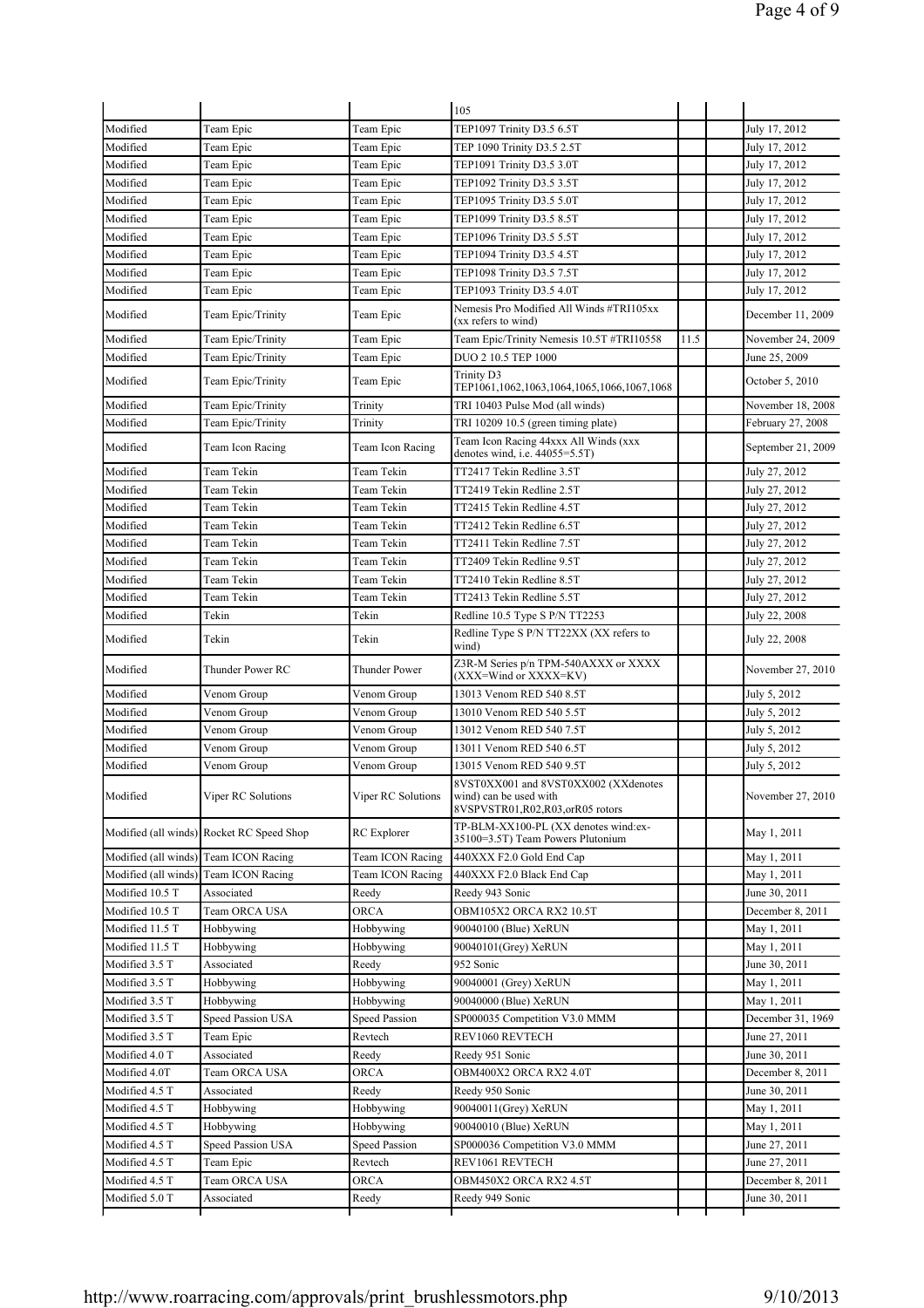| Modified 5.5 T                           | Associated                     | Reedy                | 948 Sonic                                                                |          |         | June 30, 2011                          |
|------------------------------------------|--------------------------------|----------------------|--------------------------------------------------------------------------|----------|---------|----------------------------------------|
| Modified 5.5 T                           | Hobbywing                      | Hobbywing            | 90040170 (Blue) XeRUN                                                    |          |         | May 1, 2011                            |
| Modified 5.5 T                           | Hobbywing                      | Hobbywing            | 90040171(Grey) XeRUN                                                     |          |         | May 1, 2011                            |
| Modified 5.5 T                           | Team Epic                      | Revtech              | REV1062 REVTECH                                                          |          |         | June 27, 2011                          |
| Modified 5.5 T                           | Team ORCA USA                  | ORCA                 | OBM550X2 ORCA RX2 5.5T                                                   |          |         | December 8, 2011                       |
| Modified 6.5 T                           | Associated                     | Reedy                | 947 Sonic                                                                |          |         | June 30, 2011                          |
| Modified 6.5 T                           | Hobbywing                      | Hobbywing            | 90040171(Grey) XeRUN                                                     |          |         | May 1, 2011                            |
| Modified 6.5 T                           | Hobbywing                      | Hobbywing            | 90040170(Blue) XeRUN                                                     |          |         | May 1, 2011                            |
| Modified 6.5 T                           | Team Epic                      | Revtech              | REV1063 REVTECH                                                          |          |         | June 27, 2011                          |
| Modified 6.5 T                           | Team ORCA USA                  | <b>ORCA</b>          | OBM650X2 ORCA RX2 6.5T                                                   |          |         | December 8, 2011                       |
| Modified 7.5 T                           | Associated                     | Reedy                | 946 Sonic                                                                |          |         | June 30, 2011                          |
| Modified 7.5 T                           | Team Epic                      | Revtech              | REV1064 REVTECH                                                          |          |         | June 27, 2011                          |
| Modified 7.5 T                           | Team ORCA USA                  | <b>ORCA</b>          | OBM750X2 ORCA RX2 7.5T                                                   |          |         | December 8, 2011                       |
| Modified 8.5 T                           | Associated                     | Reedy                | 945 Sonic                                                                |          |         | June 30, 2011                          |
| Modified 8.5 T                           | Hobbywing                      | Hobbywing            | 90040061(Grey) XeRUN                                                     |          |         | May 1, 2011                            |
| Modified 8.5 T                           | Hobbywing                      | Hobbywing            | 90040060 (Blue) XeRUN                                                    |          |         | May 1, 2011                            |
| Modified 8.5 T                           | Team Epic                      | Revtech              | REV1065 REVTECH                                                          |          |         | June 27, 2011                          |
| Modified 8.5 T                           | <b>Team ORCA USA</b>           | <b>ORCA</b>          | OBM850X2 ORCA RX2 8.5T                                                   |          |         | December 8, 2011                       |
| Modified 9.5 T                           | Associated                     | Reedy                | 944 Sonic                                                                |          |         | June 30, 2011                          |
| Modified 9.5 T                           | Team Epic                      | Revtech              | REV1066 REVTECH                                                          |          |         | June 27, 2011                          |
| Modified 9.5 T                           | Team ORCA USA                  | <b>ORCA</b>          | OBM950X2 ORCA RX2 95T                                                    |          |         | December 8, 2011                       |
| Modified/10.5                            | Team Tekin                     | Team Tekin           | TT2408 Tekin Redline 10.5T                                               |          |         | July 27, 2012                          |
| Modified/10.5 Spec HKS Hobby Inc.        |                                | Team Powers          | Team Powers 10.5T Spec TP-BLM-105100                                     | 11.5     |         | September 25, 2009                     |
| Modified/10.5 Spec                       | Hobbico                        | TrakPower            | TrakPower MS Series TKPC5035                                             |          | Details | April 13, 2013                         |
|                                          |                                |                      |                                                                          | 12.3     |         |                                        |
| Modified/10.5 Spec Hobbywing             |                                | Hobbywing            | Blue=90040090 XeRUN                                                      |          |         | May 1, 2011                            |
| Modified/10.5 Spec Hobbywing             |                                | Hobbywing            | Grey=90040091 XeRUN<br>Dynamite Platinum Sensored (DPS) Motor            | 12.3     | Details | May 1, 2011                            |
| Modified/10.5 Spec Horizon Hobby         |                                | Dyanamite            | <b>DYNP 1010</b>                                                         |          |         | February 27, 2013                      |
| Modified/10.5 Spec                       | Horizon Hobby                  | Dynamite             | DYNP1010 Quantex 10.5T                                                   |          |         | February 10, 2012                      |
| Modified/10.5 Spec                       | Horizon Hobby                  | Team Orion           | ORI28233                                                                 | 11.9     |         | October 21, 2011                       |
| Modified/10.5 Spec                       | HRP                            | Savox                | Savox SX-1 Stock Spec BLH 3650-0029                                      |          | Details | April 3, 2013                          |
| Modified/10.5 Spec                       | Shanghai Dualsky               | Shanghai Dualsky     | 53649 Z5-10.5                                                            | 12.0     |         | March 14, 2011                         |
| Modified/10.5 Spec                       | Speed Passion USA              | <b>Speed Passion</b> | SP Competition V3.0 1 cell p/n 1C105V3                                   | 11.5     |         | November 27, 2010                      |
| Modified/10.5 Spec                       | Speed Passion USA              | <b>Speed Passion</b> | SP000037 Competition V3.0 MMM                                            | 11.5     |         | June 27, 2011                          |
| Modified/10.5 Spec Team Epic             |                                | Revtech              | REV1050 REVTECH                                                          | 11.2     |         | June 27, 2011                          |
| Modified/10.5 Spec Team Epic             |                                | Team Epic            | TEP 1080 Trinity D3.5 Spec 10.5T                                         | 11.6     |         | May 30, 2012                           |
| Modified/10.5 Spec Team Epic             |                                | Team Epic            | Trinity D3 10.5 TEP1050                                                  | 12.1     |         | October 8, 2010                        |
| Modified/10.5 Spec Team Epic             |                                | Team Epic            | TEP1080 Trinity D3.5 Spec 10T                                            | $11.6\,$ |         | May 30, 2012                           |
| Modified/10.5 Spec Team Epic             |                                | Trinity              | TRI 10412 Pulse 10.5                                                     | 11.0     |         | November 18, 2008                      |
| Modified/10.5 Spec                       | Thunder Power RC               | Thunder Power        | Z3R-S10.5 p/n TPM-S540A105                                               | 11.5     |         | November 27, 2010                      |
| Modified/10.5 Spec                       | Viper RC Solutions             | Viper RC Solutions   | Viper VST 10.5T (PN8VST105001)                                           | 11.5     |         | November 27, 2010                      |
| Modified/13.5 Spec                       | Aero-Model                     | Hacker               | Skalar10-135Turns Skalar 10 13.5T                                        | 19.2     |         | May 4, 2012                            |
| Modified/13.5 Spec                       | Associated                     | LRP                  | LRP X12 Vector Stock Spec 13.5 #LRP50842                                 | 20.5     |         | November 13, 2009                      |
| Modified/13.5 Spec Associated            |                                | LRP                  | LRP x20 Stock Spec # 50844                                               |          | Details | May 22, 2013                           |
| Modified/13.5 Spec Associated            |                                | Reedy                | Reedy Sonic 540 Mach 2 #233                                              |          | Details | February 18, 2013                      |
| Modified/13.5 Spec                       | Associated                     | Reedy                | 942 Sonic                                                                | 19.2     |         | June 27, 2011                          |
| Modified/13.5 Spec                       | Hacker Brushless USA           | Hacker               | E40 - 13.5T                                                              | 22.5     |         | February 25, 2008                      |
| Modified/13.5 Spec                       | HKS Hobby Inc.                 | Team Powers          | Team Powers 13.5 TP-BLM-135100                                           | 18.8     |         | September 25, 2009                     |
| Modified/13.5 Spec                       | Hobbico                        | TrakPower            | TrakPower MS Series TKPC5040                                             |          | Details | April 1, 2013                          |
|                                          |                                |                      |                                                                          | 20.2     |         |                                        |
| Modified/13.5 Spec                       | Hobbywing                      | Hobbywing            | Blue=90040120 XeRUN                                                      |          |         | May 1, 2011                            |
| Modified/13.5 Spec                       | Hobbywing                      | Hobbywing            | Grey=90040121 XeRUN                                                      | 20.2     |         | May 1, 2011                            |
| Modified/13.5 Spec<br>Modified/13.5 Spec | Horizon Hobby<br>Horizon Hobby | Dynamite<br>Dynamite | DYNP0013 Platinum 13.5T<br>Dynamite Platinum Sensored (DPS) Motor        | 19.6     | Details | February 10, 2012<br>February 27, 2013 |
|                                          |                                |                      | DYNP 1013                                                                |          |         |                                        |
| Modified/13.5 Spec                       | Horizon Hobby                  | Dynamite             | DYNP1013 Quantex 13.5T                                                   | 19.2     |         | February 10, 2012                      |
| Modified/13.5 Spec<br>Modified/13.5 Spec | Horizon Hobby<br><b>HRP</b>    | Team Orion<br>Savox  | ORI28235 Vortex VST Pro Stock 13.5<br>Savox SX-1 Stock Spec BLH3650-0030 | 20.2     | Details | October 21, 2011<br>April 3, 2013      |
|                                          |                                |                      |                                                                          |          |         |                                        |
| Modified/13.5 Spec Losi                  |                                | Losi                 | Xcelorin 13.5 LOSAB9405                                                  | 19.2     |         | February 29, 2008                      |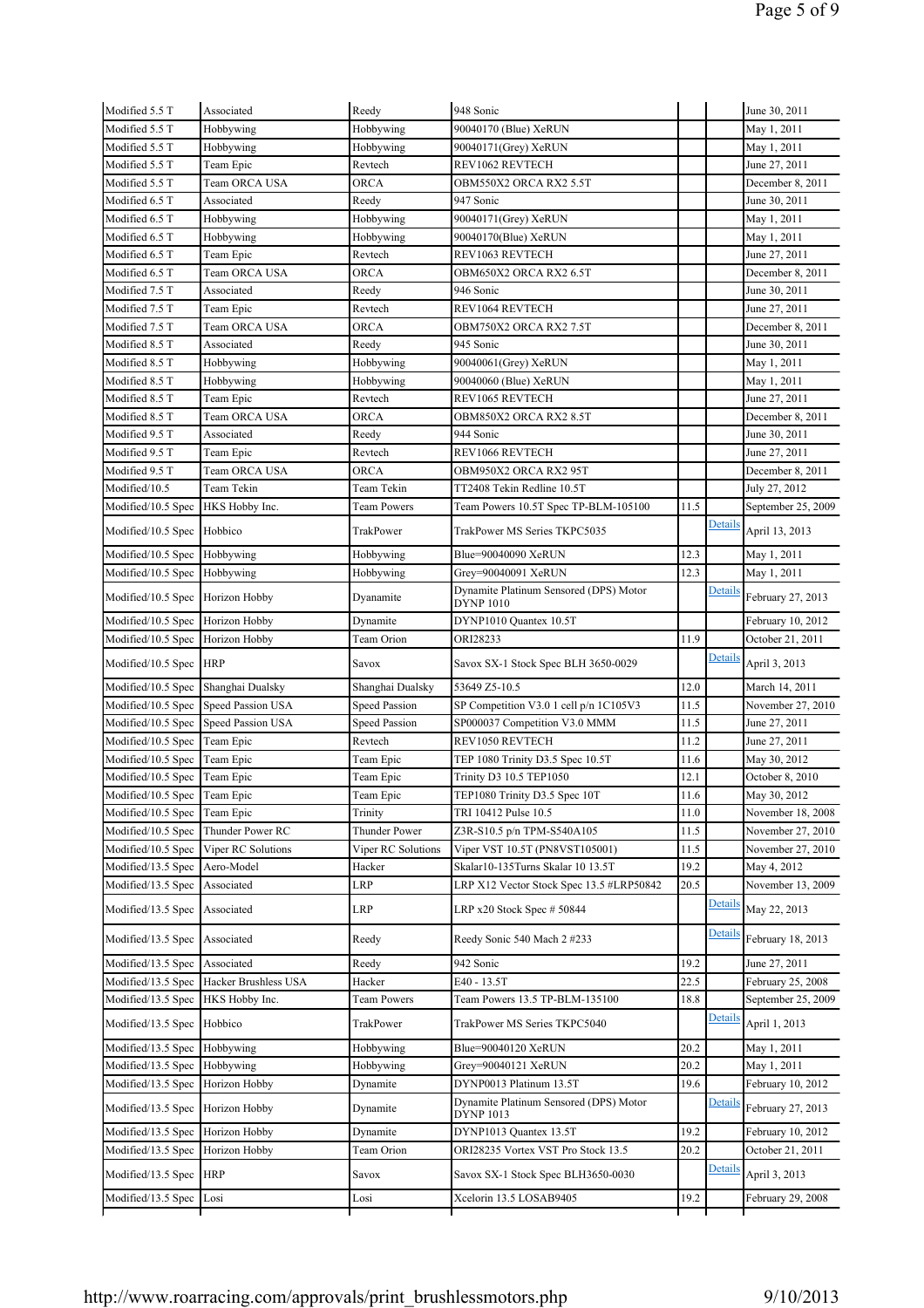| Modified/13.5 Spec LRP                 |                      | LRP                  | Vector X11 Stockspec 13.5T #50840, black<br>motor shaft                                          | 22.5 |                | February 27, 2008  |
|----------------------------------------|----------------------|----------------------|--------------------------------------------------------------------------------------------------|------|----------------|--------------------|
| Modified/13.5 Spec                     | Murfdog Racing       | Synergy              | Murffdog S135                                                                                    | 20.5 |                | September 27, 2010 |
| Modified/13.5 Spec   Murfdogg Racing   |                      | Synergy              | PN S135 13.5T with 1.3 or 12.5 rotor (pn's R123<br>or R125)                                      | 20.5 |                | September 27, 2010 |
| Modified/13.5 Spec Novak               |                      | Novak                | NovakNovak Vulcn Spec #3643                                                                      |      | <b>Details</b> | March 18, 2013     |
| Modified/13.5 Spec                     | Novak                | Novak                | Ballistic 3613                                                                                   | 20.5 |                | July 16, 2009      |
| Modified/13.5 Spec Novak               |                      | Novak                | Novak Ballistic High RPM # 3623                                                                  |      | Details        | February 8, 2013   |
| Modified/13.5 Spec                     | Novak                | Novak                | 3413SS 13.5 Pro                                                                                  | 21.0 |                | February 15, 2008  |
| Modified/13.5 Spec                     | Orion                | Orion                | Vortex 2008 Stock 13.5 P/N ORI28141 - Rotor<br>without fan                                       | 19.5 |                | June 6, 2008       |
| Modified/13.5 Spec RC Industries Int'l |                      | Pro Amps             | Pro Amps Brushless Series p/n 8709-220                                                           |      | <b>Details</b> | May 24, 2013       |
| Modified/13.5 Spec                     | Rocket RC Speed Shop | <b>Team Powers</b>   | TP-BLM-135100PL Plutonium 13.5T                                                                  | 19.1 |                | March 2, 2012      |
| Modified/13.5 Spec                     | Schumacher USA       | Speed Passion        | SPF135 Ultra Sportsman Stock                                                                     | 21.7 |                | May 8, 2008        |
| Modified/13.5 Spec Schumacher USA      |                      | Speed Passion        | Speed Passion Competition V3 SP 138135V3<br>13.5T                                                | 20.2 |                | August 2, 2015     |
| Modified/13.5 Spec                     | Schuur Speed         | Schuur Speed         | 540135 Extreme SPEC 13.5T                                                                        | 19.5 |                | February 28, 2012  |
| Modified/13.5 Spec                     | Schuur Speed         | Schuur Speed         | 540135 Extreme Spec 13.5T                                                                        | 19.5 |                | February 28, 2012  |
| Modified/13.5 Spec                     | Shanghai Dualsky     | Shanghai Dualsky     | 53651 Z5-13.5                                                                                    | 20.5 |                | March 14, 2011     |
| Modified/13.5 Spec                     | Speed Passion USA    | <b>Speed Passion</b> | SP000038                                                                                         | 19.0 |                | June 27, 2011      |
| Modified/13.5 Spec                     | Speed Passion USA    | <b>Speed Passion</b> | SP Competition V3.0 1 cell p/n 1C135V3                                                           | 19.0 |                | November 27, 2010  |
| Modified/13.5 Spec                     | Speedzone            | Speedzone            | Speedzone Peerless - SZBLP135                                                                    |      | Details        | February 15, 2013  |
| Modified/13.5 Spec                     | Team Epic            | Revtech              | REV1051 REVTECH                                                                                  | 19.0 |                | June 27, 2011      |
| Modified/13.5 Spec                     | Team Epic            | Team Epic            | TEP1081 Trinity D3.5 Spec 13.5T                                                                  | 19.3 |                | May 30, 2012       |
| Modified/13.5 Spec                     | Team Epic            | Team Epic            | Team Epic/Trinity Nemesis 13.5T #TR110559                                                        | 19.5 |                | November 24, 2009  |
| Modified/13.5 Spec                     | Team Epic            | Team Epic            | Trinity D3 13.5 TEP1051                                                                          | 20.5 |                | October 5, 2010    |
| Modified/13.5 Spec                     | Team Epic            | Team Epic            | Trinity D3 13.5T TEP1051                                                                         | 20.5 |                | October 8, 2010    |
| Modified/13.5 Spec                     | Team Epic            | Team Epic            | DUO 2 13.5 TEP 1001                                                                              | 20.5 |                | June 25, 2009      |
| Modified/13.5 Spec                     | Team Epic            | Trinity              | TRI 10413 Pulse 13.5                                                                             | 20.2 |                | November 18, 2008  |
| Modified/13.5 Spec                     | Team Epic            | Trinity              | TRI 10210 13.5T (blue timing plate)                                                              | 20.5 |                | May 20, 2008       |
| Modified/13.5 Spec                     | Team ICON Racing     | Team ICON Racing     | 44135 F2.0 Gold End Cap                                                                          | 20   |                | May 1, 2011        |
| Modified/13.5 Spec                     | Team ICON Racing     | Team ICON Racing     | 44135R F2.0 Black End Cap                                                                        | 20   |                | May 1, 2011        |
| Modified/13.5 Spec                     | Team ICON Racing     | Team ICONRacing      | Team ICON Racing 44135                                                                           | 18.6 |                | September 21, 2009 |
| Modified/13.5 Spec                     | Team ORCA USA        | <b>SITL Holdings</b> | OMB135X2 ORCA-RX2-13.5T                                                                          | 20.5 |                | March 14, 2011     |
| Modified/13.5 Spec                     | Tekin                | Tekin                | Tekin Redline Gen 2 # TT2407                                                                     |      | Details        | July 27, 2012      |
| Modified/13.5 Spec Tekin               |                      | Tekin                | Redline 13.5 Type S P/N TT2252                                                                   | 19.0 |                | July 22, 2008      |
| Modified/13.5 Spec Thunder Power RC    |                      | Thunder Power        | Z3R-S13.5 p/n TPM-540A135                                                                        | 19.7 |                | November 27, 2010  |
| Modified/13.5 Spec                     | Viper RC Solutions   | Viper RC Solutions   | Viper VST 13.5T (PN8VST135001)                                                                   | 20.8 |                | November 27, 2010  |
| Modified/Spec 13.5                     | Associated           | LRP                  | LRPx20 Stock Spec # 50844                                                                        |      | <b>Details</b> | May 22, 2013       |
| Sensor Unit                            | <b>Speed Passion</b> | <b>Speed Passion</b> | $SP000029 + 20$ timing for all V3.0 Motor Green<br>Color $(+20 \text{ to } +30 \text{ degrees})$ |      |                | June 11, 2012      |
| Sensor Unit                            | Speed Passion        | <b>Speed Passion</b> | SP000041 +0 timing for all V3.0 Motor Black<br>Color $(+0$ to $+10$ degrees)                     |      |                | June 11, 2012      |
| Sensor Unit                            | <b>Speed Passion</b> | Speed Passion        | SP000034 +10 timing for all V3.0 Motor Red                                                       |      |                | June 11, 2012      |
| Sensor Unit                            | Speed Passion        | <b>Speed Passion</b> | Color $(+10 \text{ to } +20 \text{ degrees})$<br>$SP000059 + 40$ timing for all V3.0 Motor Blue  |      |                | June 11, 2012      |
| Sensor unit                            | <b>Speed Passion</b> | <b>Speed Passion</b> | Color $(+40 \text{ to } +50 \text{ degrees})$<br>SP000058 +30 timing for all V3.0 Motor Yellow   |      |                | June 11, 2012      |
|                                        |                      |                      | Color $(+30 \text{ to } +40 \text{ degrees})$                                                    |      |                |                    |
| Stock/13.5 Spec                        | Tekin                | Tekin                | TT2407 Gen2 13.5T                                                                                | n/a  |                | October 1, 2012    |
| Stock/13.5 Spec                        | Tekin                | Tekin                | TT2406 Gen2 13ST RPM                                                                             | n/a  |                | October 1, 2012    |
| Stock/17.5 Spec                        | Aero-Model           | Hacker               | Skalar10-175Turns Skalar 10 17.5T                                                                | 34.1 |                | May 4, 2012        |
| Stock/17.5 Spec                        | Associated           | LRP                  | Vector X11 Stockspec 17.5T                                                                       | 38.5 |                | February 15, 2008  |
| Stock/17.5 Spec                        | Associated           | LRP                  | LRP x 20 Stock Spec # 50854                                                                      |      | <b>Details</b> | May 22, 2013       |
| Stock/17.5 Spec                        | Associated           | LRP                  | LRP X12 Vector Stock Spec 17.5 # LRP50852                                                        | 35.0 |                | November 12, 2009  |
| Stock/17.5 Spec                        | Associated           | Reedy                | Reedy Sonic 540 Mach 2 # 232                                                                     |      | Details        | February 8, 2013   |
| Stock/17.5 Spec                        | Associated           | Reedy                | 941 Sonic                                                                                        | 33.5 |                | June 27, 2011      |
| Stock/17.5 Spec                        | Hacker Brushless USA | Hacker               | E40 - 17.5T                                                                                      | 33.0 |                | July 28, 2008      |
| Stock/17.5 Spec                        | HKS Hobby Inc.       | Team Powers          | Team Powers 17.5 TP-BLM-175100                                                                   | 32.5 |                | October 29, 2009   |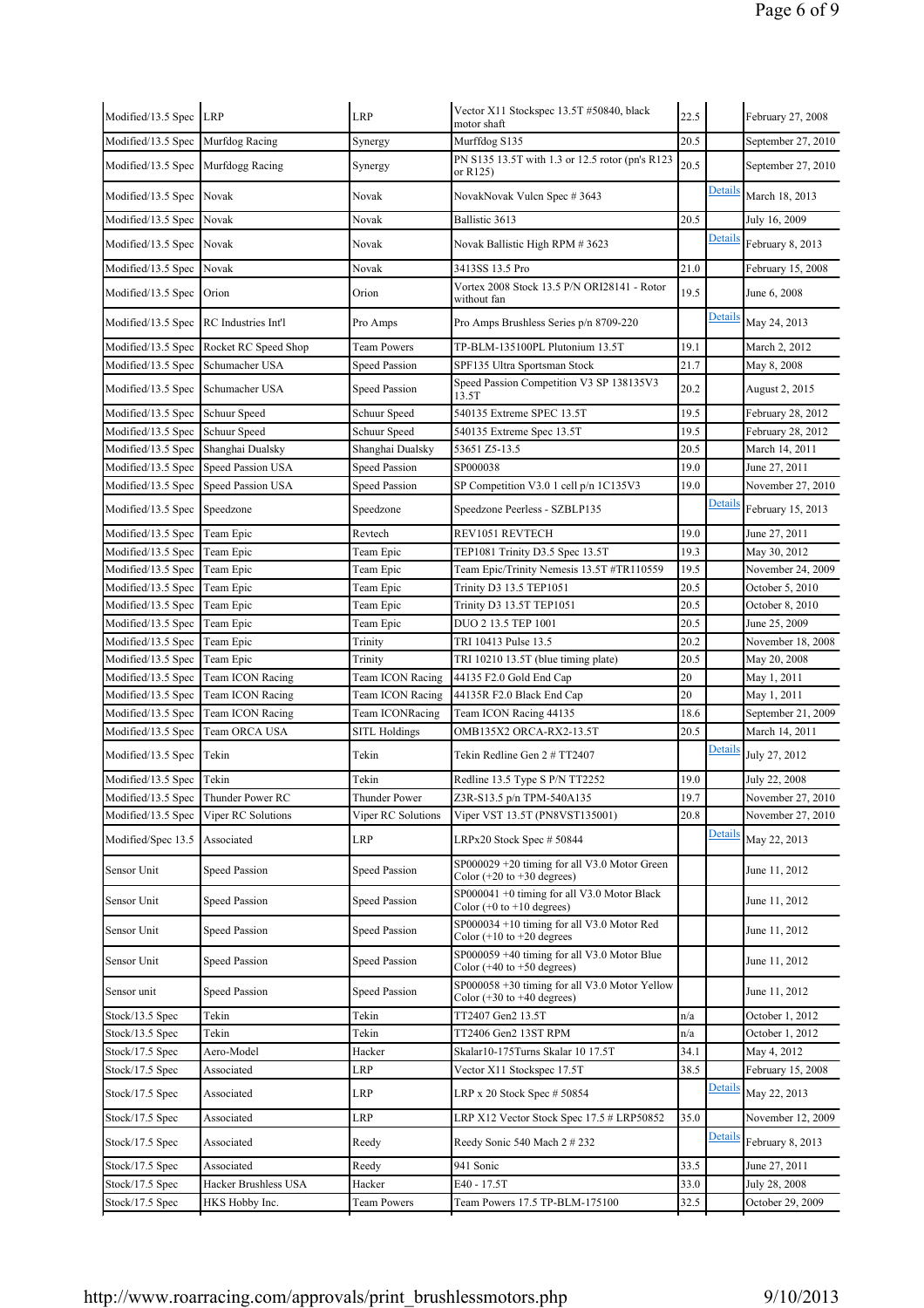| Stock/17.5 Spec | Hobbico                      | TrakPower            | TrakPower MS Series TKPC5045                      |      | Details        | April 13, 2013         |
|-----------------|------------------------------|----------------------|---------------------------------------------------|------|----------------|------------------------|
| Stock/17.5 Spec | Hobbywing                    | Hobbywing            | Grey=90040141 XeRUN                               | 35.4 |                | May 1, 2011            |
| Stock/17.5 Spec | Hobbywing                    | Hobbywing            | Blue=90040140 XeRUN                               | 35.4 |                | May 1, 2011            |
| Stock/17.5 Spec | Horizon Hobby                | Dynamite             | DYNP1017 Quantex 17.5T                            | 33.5 |                | February 10, 2012      |
| Stock/17.5 Spec | Horizon Hobby                | Team Orion           | ORI28236 Vortex VST Pro Stock 17.5                | 34.5 |                | October 21, 2011       |
| Stock/17.5 Spec | HRP                          | Savox                | Savox SX=1 Stock Spec BLH 2650-0031               |      | Details        | April 19, 2013         |
| Stock/17.5 Spec | Losi                         | Losi                 | Xcelorin 17.5 LOSAB9406                           | 32.5 |                | February 29, 2008      |
| Stock/17.5 Spec | Murffdog Racing              | Synergy              | Murffdog S175                                     | 35.0 |                | September 27, 2010     |
| Stock/17.5 Spec | Novak                        | Novak                | 3417 SS 17.5 Pro                                  |      |                | January 30, 2008       |
| Stock/17.5 Spec | Novak                        | Novak                | Ballistic 3617                                    | 35.0 |                | July 16, 2009          |
| Stock/17.5 Spec | Novak                        | Novak                | Novak Vulcan Spec #3647                           |      | Details        | April 8, 2013          |
| Stock/17.5 Spec | Novak                        | Novak                | Novak Ballistic High RPM # 3627                   |      | Details        | February 8, 2013       |
| Stock/17.5 Spec | Orion                        | Orion                | Vortex 2008 Stock 17.5                            | 31.5 |                | October 17, 2008       |
| Stock/17.5 Spec | Rocket RC Shop / RC Explorer | <b>Team Powers</b>   | TP-BLM-175100-PL w/TP-BLR-TP123G,<br>12.3mm rotor | 32.0 |                | March 14, 2011         |
| Stock/17.5 Spec | Schumacher USA               | Speed Passion        | SPF175 Ultra Sportsman Stock                      | 34.5 |                | May 8, 2008            |
| Stock/17.5 Spec | Schumacher USA               | Speed passion        | Speed Passion Competition V3 17.5 SP<br>138175V3  | 34.5 |                | <b>August 10, 2009</b> |
| Stock/17.5 Spec | Schuur Speed                 | Schuur Speed         | 540175 Extreme SPEC 17.5T                         | 33.8 |                | February 28, 2012      |
| Stock/17.5 Spec | Shanghai Dualsky             | Shanghai Dualsky     | 53652 Z5-17.5                                     | 34.0 |                | March 14, 2011         |
| Stock/17.5 Spec | Sitl Holdings Inc.           | ORCA                 | <b>OBM0175S</b>                                   | 34.4 |                | April 22, 2009         |
| Stock/17.5 Spec | Speed Passion USA            | Speed Passion        | SP000039 Competition V3.0 MMM                     | 32.0 |                | June 27, 2011          |
| Stock/17.5 Spec | Speed Passion USA            | <b>Speed Passion</b> | SP Competition V3.0 1 cell p/n 1C175V3            | 33.5 |                | November 27, 2010      |
| Stock/17.5 Spec | Speedzone                    | Speedzone            | Speedzone Peerless - SZBLP175                     |      | Details        | February 15, 2013      |
| Stock/17.5 Spec | Team Epic                    | Epic                 | Nemesis 17.5T # TRI10560                          | 33.0 |                | December 11, 2009      |
| Stock/17.5 Spec | Team Epic                    | Revtech              | REV1051 REVTECH                                   | 32.5 |                | June 27, 2011          |
| Stock/17.5 Spec | Team Epic                    | Team Epic            | DUO 2 17.5 TEP 1002                               | 34.5 |                | June 25, 2009          |
| Stock/17.5 Spec | Team Epic                    | Team Epic            | Trinity D3 17.5 TEP1053                           | 34.5 |                | October 5, 2010        |
| Stock/17.5 Spec | Team Epic                    | Team Epic            | TEP1082 Trinity D3.5 Spec 17.5T                   | 33.3 |                | May 30, 2012           |
| Stock/17.5 SPEC | Team EPIC                    | Team EPIC            | TEP1082 Trinity D3.5 Spec 17.5T                   | 33.3 |                | May 30, 2012           |
| Stock/17.5 Spec | Team Epic                    | Team Epic            | Monster Locked 17.5T                              | 34.5 |                | March 11, 2011         |
| Stock/17.5 Spec | Team Epic                    | Trinity              | TRI 10414 Pulse 17.5T                             | 34.0 |                | November 14, 2008      |
| Stock/17.5 Spec | Team Epic                    | Trinity              | TRI 10220 17.5T (red timing plate)                | 34.0 |                | May 20, 2008           |
| Stock/17.5 Spec | <b>Team ICON Racing</b>      | Team ICON Racing     | 44175 F2.0 Gold End Cap                           | 33   |                | May 1, 2011            |
| Stock/17.5 Spec | Team ICON Racing             | Team ICON Racing     | 44175 F2.0 Black End Cap                          | 33   |                | May 1, 2011            |
| Stock/17.5 Spec | Team ICON Racing             | Team ICON Racing     | Team ICON Racing 44175                            | 31.5 |                | September 21, 2009     |
| Stock/17.5 Spec | Team ORCA USA                | ORCA                 | ORCA RX2 OBM175X2 17.5T                           | 33.5 |                | January 6, 2012        |
| Stock/17.5 Spec | Tekin                        | Tekin                | TT2404 Gen2 17.5T RPM                             | n/a  |                | October 1, 2012        |
| Stock/17.5 Spec | Tekin                        | Tekin                | TT2405 Gen2 17.5T                                 | n/a  |                | October 1, 2012        |
| Stock/17.5 Spec | Tekin                        | Tekin                | Tekin Redline Gen 2 - TT2404                      |      | Details        | July 27, 2012          |
| Stock/17.5 Spec | Tekin                        | Tekin                | Tekin Redline Gen 2 - TT2405                      |      | Details        | July 27, 2012          |
| Stock/17.5 Spec | Tekin                        | Tekin                | Reline 17.5T Type-S P/N 2251                      | 33.0 |                | July 24, 2008          |
| Stock/17.5 Spec | Thunder Power RC             | <b>Thunder Power</b> | Z3R-S17.5 p/n TPM-540A175                         | 33.0 |                | November 27, 2010      |
| Stock/17.5 Spec | Trincorp                     | Trincorp             | Trinity Revtech Killshot 17.5R - TEP1602R         |      | Details        | April 22, 2013         |
| Stock/17.5 Spec | Trincorp                     | Trincorp             | Trinity Revtech Killshot 17.5T - TEP 1602T        |      | Details        | April 22, 2013         |
| Stock/17.5 Spec | Viper RC Solutions           | Viper RC Solutions   | Viper VST 17.5T (PN8VST175001)                    | 38.5 |                | November 27, 2010      |
|                 |                              |                      |                                                   |      | Details        |                        |
| Stock/21.5 Spec | Associated                   | LRP                  | LRP X20 Stock Spec - 50864                        | 51.0 |                | May 22, 2013           |
| Stock/21.5 Spec | Associated                   | Reedy                | 940 Sonic                                         |      |                | June 28, 2011          |
| Stock/21.5 Spec | Associated                   | Reedy                | Reedy Sonic 540 Mach 2 # 231                      |      | Details        | February 8, 2013       |
| Stock/21.5 Spec | Hobbico                      | TrakPower            | TrakPower MS Series TKPC5050                      |      | Details        | April 13, 2013         |
| Stock/21.5 Spec | Hobbywing                    | Hobbywing            | Blue=90040150 XeRUN                               | 52.4 |                | May 1, 2011            |
| Stock/21.5 Spec | Hobbywing                    | Hobbywing            | Grey=90040151 XeRUN                               | 52.4 |                | May 1, 2011            |
| Stock/21.5 Spec | Horizon Hobby                | Dynamite             | DYNP1021 Quantex 21.T                             | 50.0 |                | February 10, 2012      |
|                 |                              |                      | Dynamite Platinum Sensored (DPS) Motor            |      | <b>Details</b> |                        |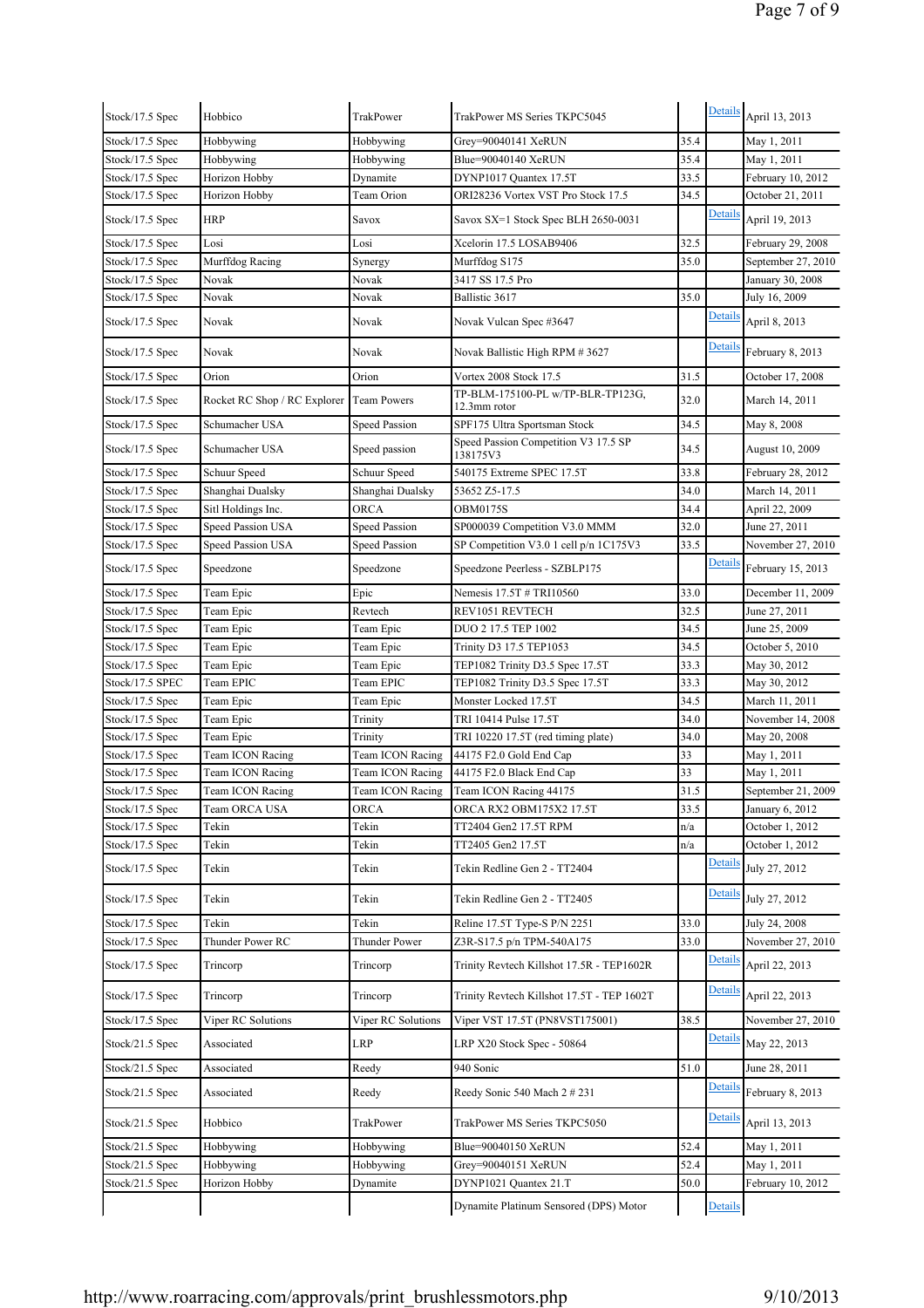| Stock/21.5 Spec     | Horizon Hobby        | Dynamite           | <b>DYNP 1031</b>                                                                                      |      |         | February 27, 2013 |
|---------------------|----------------------|--------------------|-------------------------------------------------------------------------------------------------------|------|---------|-------------------|
| Stock/21.5 Spec     | Horizon Hobby        | Team Orion         | ORI28237 Vortex VST Pro Stock 21.5                                                                    | 52.2 |         | October 21, 2011  |
| Stock/21.5 Spec     | <b>HRP</b>           | Savox              | Savox SX-1 Stock Spec BLH3650-0032                                                                    |      | Details | April 19, 2013    |
| Stock/21.5 Spec     | Novak                | Novak              | 3421SS Pro 21.5T                                                                                      | 52.7 |         | February 19, 2009 |
| Stock/21.5 Spec     | Novak                | Novak              | Ballistic 3621                                                                                        | 54.0 |         | July 16, 2009     |
| Stock/21.5 Spec     | RC Industries Int'l  | Pro Amps           | Pro Amps Brushless Series p/n 8709-240                                                                |      | Details | August 1, 2013    |
| Stock/21.5 Spec     | Rocket RC Speed Shop | <b>Team Powers</b> | TP-BLM-215100PL Plutonium 13.5T                                                                       | 52.5 |         | March 2, 2012     |
| Stock/21.5 Spec     | Schumacher USA       | Speed Passion      | Speed Passion Competition V3 SP 138215V3<br>21.5T                                                     | 51.0 |         | August 2, 2015    |
| Stock/21.5 Spec     | Schuur Speed         | Schuur Speed       | 540215 21.5T                                                                                          | 51.2 |         | February 28, 2012 |
| Stock/21.5 Spec     | Speed Passion USA    | Speed Passion      | SP000040 Competition V3.0 MMM                                                                         | 48.5 |         | June 27, 2011     |
| Stock/21.5 Spec     | Speed Passion USA    | Speed Passion      | SP Competition V3.0 1 cell p/n 1C215V3                                                                | 50.5 |         | November 27, 2010 |
| Stock/21.5 Spec     | Team Epic            | Team Epic          | Trinity D3 21.5 TEP 1057 Purple Capped Rotor                                                          | 53   |         | October 5, 2010   |
| Stock/21.5 Spec     | Team Epic            | Trinity            | TRI 10415 Pulse 21.5T                                                                                 | 55   |         | November 14, 2008 |
| Stock/21.5 Spec     | Tekin                | Tekin              | TT2402 Gen2 21.5 T RPM                                                                                | n/a  |         | October 1, 2012   |
| Stock/21.5 Spec     | Tekin                | Tekin              | Tekin Redline Gen 2 - TT2403                                                                          |      | Details | July 27, 2012     |
| Stock/21.5 Spec     | Tekin                | Tekin              | TT24093 Gen2 21.5T                                                                                    | n/a  |         | October 1, 2012   |
| Stock/21.5 Spec     | Tekin                | Tekin              | Redline 21.5 P/N TT2250                                                                               | 49.5 |         | February 21, 2009 |
| Stock/21.5 Spec     | Tekin                | Tekin              | Tekin Redline Gen 2 RPM - TT2402                                                                      |      | Details | July 27, 2012     |
| Stock/21.5 Spec     | Thunder Power RC     | Thunder Power      | Z3R-S21.5 p/n TPM-540A215                                                                             | 52.0 |         | November 27, 2010 |
| Stock/21.5 Spec     | Trincorp             | Trincorp           | Trinity D3.5 21.5 -TEP 1083                                                                           |      | Detail: | March 31, 2013    |
| Stock/21.5 Spec     | Viper RC Solutions   | Viper RC Solutions | Viper VST 21.5T (PN8VST215001)                                                                        | 54.0 |         | November 27, 2010 |
| Tuning End Bell     | Novak                | Novak              | Novak Mod/Spec Ballistic 540 Vented End Bell<br># 5925                                                |      | Details | March 14, 2013    |
| Tuning End Bell     | Novak                | Novak              | Novak Modified Vented End Bell -# 5926                                                                |      | Details | March 14, 2013    |
| Tuning End Plate    | Trincorp             | Trincorp           | Modified/Spec Trinity Revtech Ceramic End<br>Plate REV2602                                            |      | Details | July 23, 2013     |
| Tuning Rotor        | Aero-Model           | Hacker             | Skalar-Rotor 12.5/5 Modified Rotor Skalar-<br>Rotor 12.5/5                                            |      |         | May 4, 2012       |
| Tuning Rotor        | Aero-Model           | Hacker             | Skalar-Rotor 12.5/7.25 Spec Rotor Skalar-Rotor<br>12.5/7.25                                           |      |         | May 4, 2012       |
| Tuning Rotor        | Associated           | LRP                | X12 Series 12.5mm PN50639 1S, for use in X12<br>Spec motors 10.5, 13.5, 17.5, and 23.5 turn<br>winds. |      |         | January 11, 2011  |
| Tuning Rotor        | Associated           | LRP                | Modified/Spec LRPX12 StockSpec Tuning<br>Rotor #50639                                                 |      | Detail: | May 22, 2013      |
| Tuning Rotor        | Associated           | Reedy              | 957 Sonic Rotor 12.2 x 25.0 (5.0)                                                                     |      |         | June 30, 2011     |
| <b>Tuning Rotor</b> | Associated           | Reedy              | 956 Sonic Stock Spec Rotor 12.5 x 25.0 (7.25)<br>Standard                                             |      |         | June 30, 2011     |
| Tuning Rotor        | Associated           | Reedy              | 955 Sonic Stock Spec Rotot 12.3 x 25.0 (7.25)                                                         |      |         | June 30, 2011     |
| Tuning Rotor        | Associated           | Reedy              | 954 Stock Spec Rotor 12.3 x 24.2 (7.25)                                                               |      |         | June 30, 2011     |
| Tuning Rotor        | Associated           | Reedy              | 958 Sonic Rotor 12.5 x 25.0 (5.0) Standard                                                            |      |         | June 30, 2011     |
| Tuning Rotor        | Novak                | Novak              | Novak High Torque 540 Tuning Rotor 12.5mm #<br>5955                                                   |      | Detail: | July 23, 2013     |
| Tuning Rotor        | Speed Passion        | Speed Passion      | RS13802N 12.3MM Purple Ring/Silver Rotor                                                              |      |         | June 11, 2012     |
| Tuning Rotor        | Speed Passion        | Speed Passion      | RS13803N 12.5MM Red Ring/Silver Rotor                                                                 |      |         | June 11, 2012     |
| Tuning Rotor        | Team Epic            | Epic               | Duo 1-2-3 and Revtech Series 12.3 mm Lt. Blue<br>p/n TEP1100                                          |      |         | December 9, 2010  |
| Tuning Rotor        | Team Epic            | Epic               | Duo 1-2-3 and Revtech Series 12.5 mm Pink p/n<br>TEP1110                                              |      |         | December 9, 2010  |
| Tuning Rotor        | Team Epic            | Epic               | Duo 1-2-3 and Revtech Series 12.5 mm Silver<br>p/n TEP1111                                            |      |         | December 9, 2010  |
| Tuning Rotor        | Team Epic            | Epic               | Duo 1-2-3 and Revtech Series 12.5 mm<br>Turquoise p/n TEP 1112                                        |      |         | December 9, 2010  |
| Tuning Rotor        | Team Epic            | Epic               | Duo 1-2-3 and Revtech Series 12.3 mm OEM<br>Purple p/n TEP1101                                        |      |         | December 9, 2010  |
| Tuning Rotor        | Team Epic            | Epic               | Team Epic/Trinity 12.4mm Tuning Rotor<br>#TR110564 (Gold End Cap Nemesis Series<br>Winds)             |      |         | November 24, 2009 |
| Tuning Rotor        | Team Epic            | Epic               | Team Epic/Trinity 12.3mm Tuning Rotor<br>#TR110564 (Silver Alum End Cap Nemesis<br>Series Winds)      |      |         | November 24, 2009 |
| Tuning Rotor        | Team Epic            | Epic               | Team Epic/Trinity 12.5mm OEM Tuning Rotor<br>#TRI10566 (Blue End Cap Nemesis Series                   |      |         | November 24, 2009 |